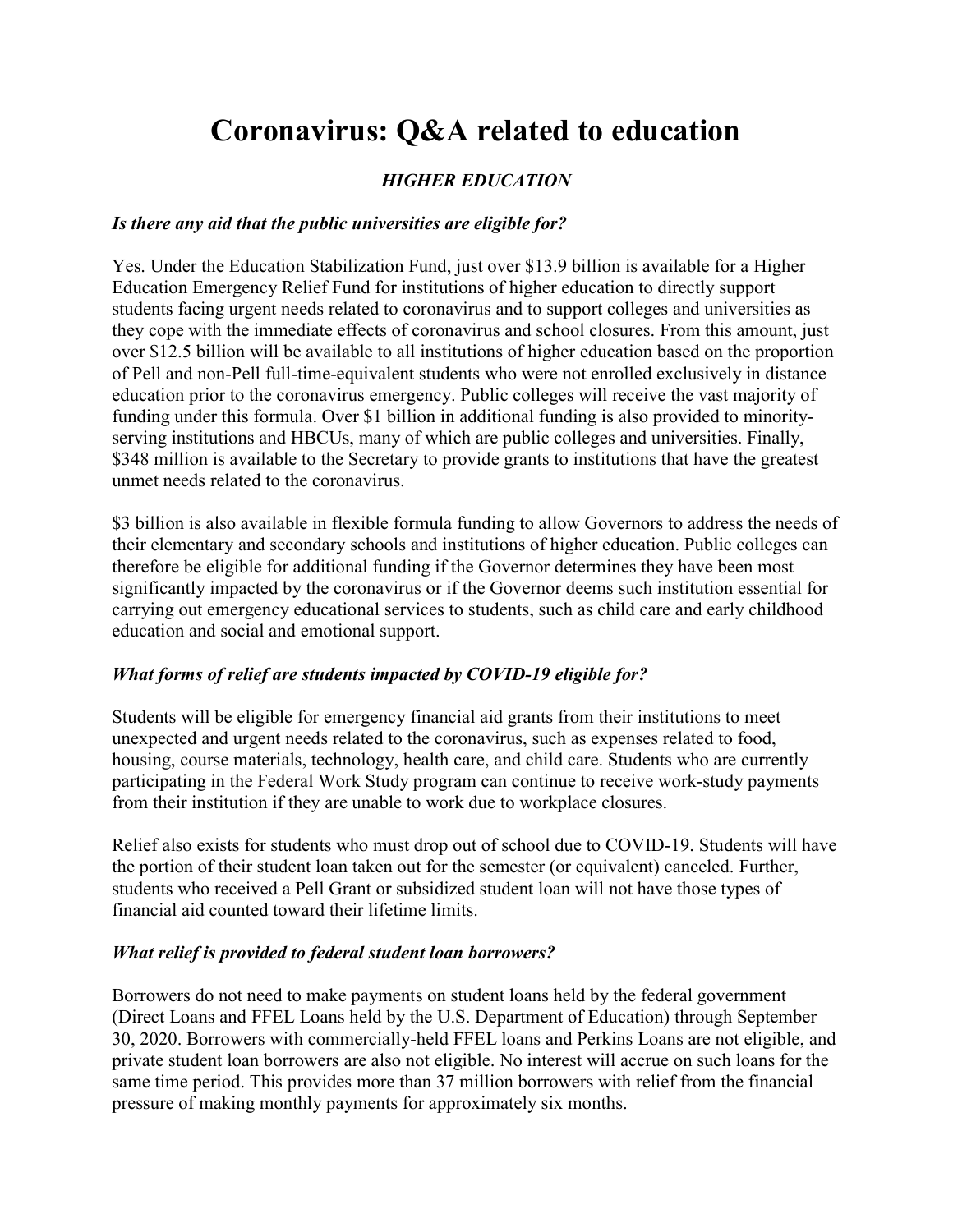During this period, borrowers will not be subject to involuntary collections (garnishment of wages, tax refunds, and Social Security benefits) and will not have any negative credit reporting for late payments during this time period. Student borrowers will continue to receive credit toward Public Service Loan Forgiveness, Income-Driven Repayment forgiveness, and loan rehabilitation even though they will not be making payments. If borrowers want to continue making payments during this time to pay down principal and previously accrued interest (since no interest is accruing as of March 13) they are free to do so.

#### When will payments resume for federal student loan borrowers?

Starting August, student loan borrowers will receive notices to help inform them that their regular loan payments and interest accrual will resume after September 30, 2020. These notices will help protect borrowers by providing them with a transition period to stay on track as regular loan payments resume and to offer them the option to enroll in other relief options (such as income-driven repayment, which can lower a borrower's monthly payment).

#### I'm currently enrolled in a foreign institution abroad and am hearing that I might lose my student loans if I take classes online. Does this bill help me?

Yes. The CARES Act allows the U.S. Secretary of Education to permit a foreign institution to offer any part of its program through distance education if there is a public health emergency or other disaster or emergency declared by the government authorities in the country where the college is located. These distance education programs may be offered for the length of the emergency or disaster and the following payment period, to ensure students can maintain their student loans and finish out their coursework before reverting back to in-person instruction.

#### I'm currently enrolled in a foreign institution abroad and due to personal circumstances would like to take part of my coursework at another foreign college or a college in the U.S. Can I do so and maintain my student loans?

As long as there is still a public health emergency or other major disaster or emergency related to the coronavirus declared by U.S. government officials, then you may take part of your coursework at a U.S. institution of higher education with which your home institution (the foreign institution) enters and is permitted by the U.S. Secretary of Education, and maintain your student loans. This allows you to maintain your primary enrollment in your degree program with your original foreign institution, but gives you flexibility to take some coursework back in the U.S. if you need to come home. However, the CARES Act only allows this flexibility with U.S. institutions of higher education, and not other foreign institutions that are not already eligible for the federal student loan program.

I am an administrator at a foreign institution and my college had to transition to distance education before the CARES Act was passed. We encouraged our American students with student loans to continue taking their coursework online even though they were not permitted to at the time due to existing requirements in the Higher Education Act. Will our program lose eligibility for U.S. student loans?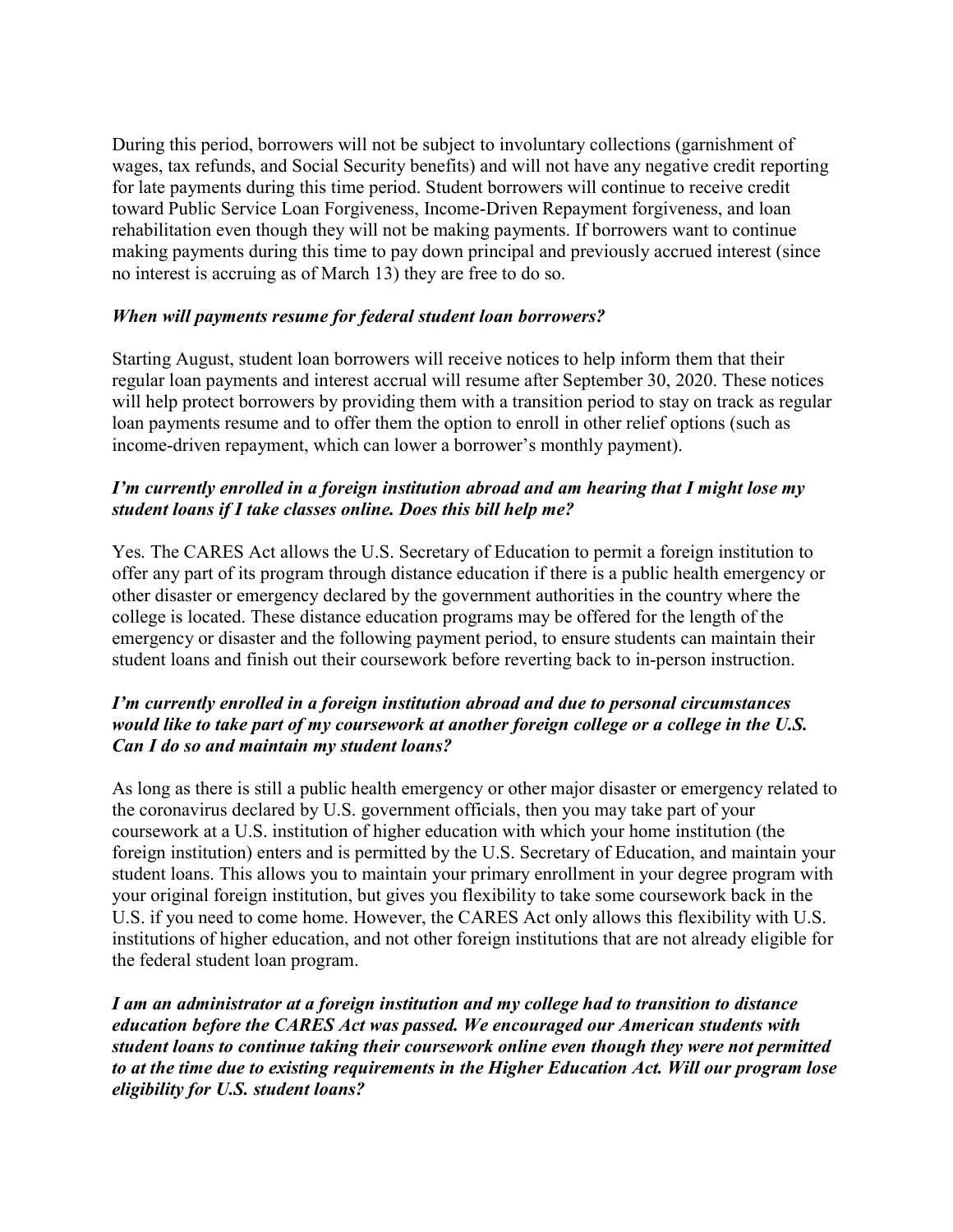The CARES Act recognizes that many institutions had to transition to distance education well before the Act was passed. If the program at the foreign institution was otherwise in compliance with requirements for federal student loan eligibility but transitioned to distance education between March 1, 2020 and the date of this Act's enactment, then that program will be deemed eligible for the federal student loan program. That eligibility will last the length of the public health emergency or other major disaster or emergency related to the coronavirus, as declared by U.S. government officials, and the following payment period. After that point, the program must return to its original in-person instruction delivery mode in order to maintain eligibility for federal student loans. If your college transitions to distance education during the 2019-2020 award year, you must report that change to the U.S. Secretary of Education by June 30, 2020. If your college transitions to distance education on or after July 1, 2020, then you must report that change to the Education Secretary within 30 days.

### Does the six-month suspension of payments and waiver of interest apply to borrowers who have federally-guaranteed but commercially-held loans through the FFEL and Perkins Loan Programs?

No. The suspension only applies to all Direct Loans and FFEL loans held by the Department Education (which is about 25% of the FFEL portfolio). Approximately 37 million borrowers (or 87 percent of federal student loan borrowers in repayment) will receive relief under this plan. This is not the plan Senate Democrats would have written on their own, and will be continuing to fight to extend relief to borrowers of commercially-held FFEL loans and Perkins Loans

#### Does the sixty-day protection from involuntary collections apply to these FFEL and Perkins borrowers?

No.

#### Will outstanding interest on student loans capitalize during the six-month suspension of payments and waiver of interest?

During the six-month period until September 30, 2020 when payments are suspended, interest is also not accruing on federally-held loans. Therefore, there is no interest cannot capitalize (be added to the principal) on the loan. It remains unclear how interest that accrued prior to March 13th will be treated as this decision is left up to the Secretary of Education, but Senate Democrats will be strongly encouraging the Secretary not to penalize borrowers. Generally, interest only capitalizes when you leave deferment, forbearance, or income-driven repayment. Borrowers who do not change their loan repayment, or who move from "standard" to "incomedriven" plans do not risk any capitalization.

# K-12 EDUCATION

How will funds under the Education Stabilization Fund flow to school districts?